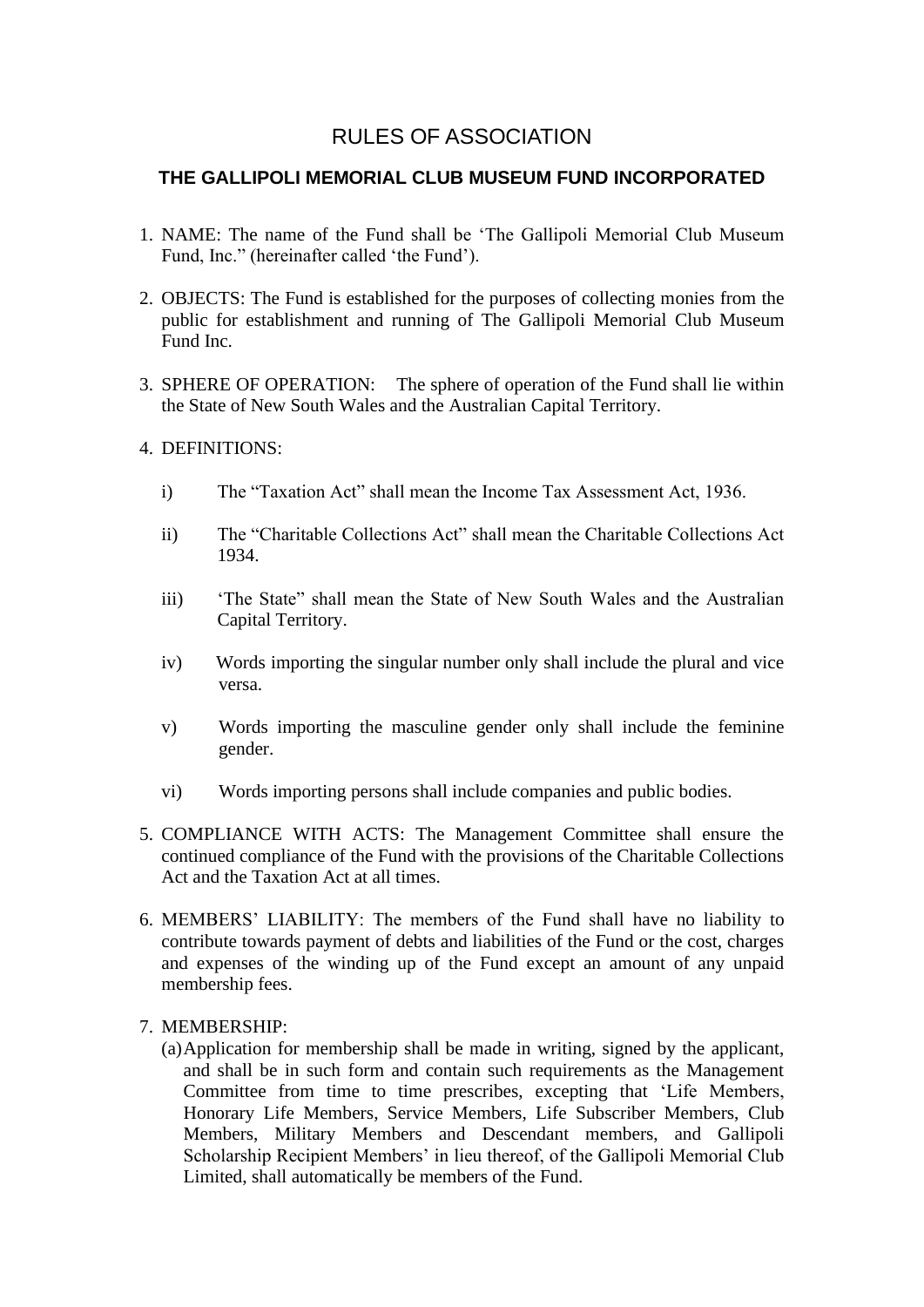- (b)As soon as practicable after the receipt of an application for membership, it shall be considered by the Management Committee who shall thereupon determine upon the admission or rejection of the applicant. In no case shall the Committee be required to give any reason for the rejection of an applicant.
- (c)A register of members shall be kept showing in respect of each member their name, address and the date of commencement of membership. The membership records of the Gallipoli Memorial Club Limited shall form part of the register of members of the Fund.
- (d)Subject to these rules the members of the Fund shall be the members of the Gallipoli Memorial Club Limited together with such other people and organisations as the Committee admits to membership.
- (e)Membership is open to all individuals and organisations who accept the objects and rules of the Fund. An unincorporated organisation is not capable of being a member of the fund, but it may nominate individuals to be members to represent it.
- (f) Individuals and organisations wishing to become members of the Fund shall apply to the Committee for membership.
- (g)The Committee shall determine whether or not to accept an application for membership. The Committee is not required to supply reasons for accepting or rejecting an application for membership.
- (h)Members shall pay such fees as are determined by the Fund at the general meeting.
- (i) Membership shall cease upon resignation, expulsion, or failure to pay outstanding membership fees within three months of the due date.
- (j) Membership fees shall fall due on the first day of each financial year of the Fund. The financial year of the Fund shall conclude on 31st December of each year, or such other period as is determined by the Committee.
- 8. MANAGEMENT: The management of the Fund shall be vested in the Management Committee. No member of the Management Committee shall be appointed to any salaried office of the Fund or any office of the Fund paid by fees and no remuneration or other benefit in money or money's worth shall be given by the Fund to any member of the Management Committee except repayment of outof pocket expenses, interest at a rate not exceeding interest at the rate for the time being charged by bankers in Sydney for money lent to the Fund and reasonable and proper rent for the premises let to the Fund.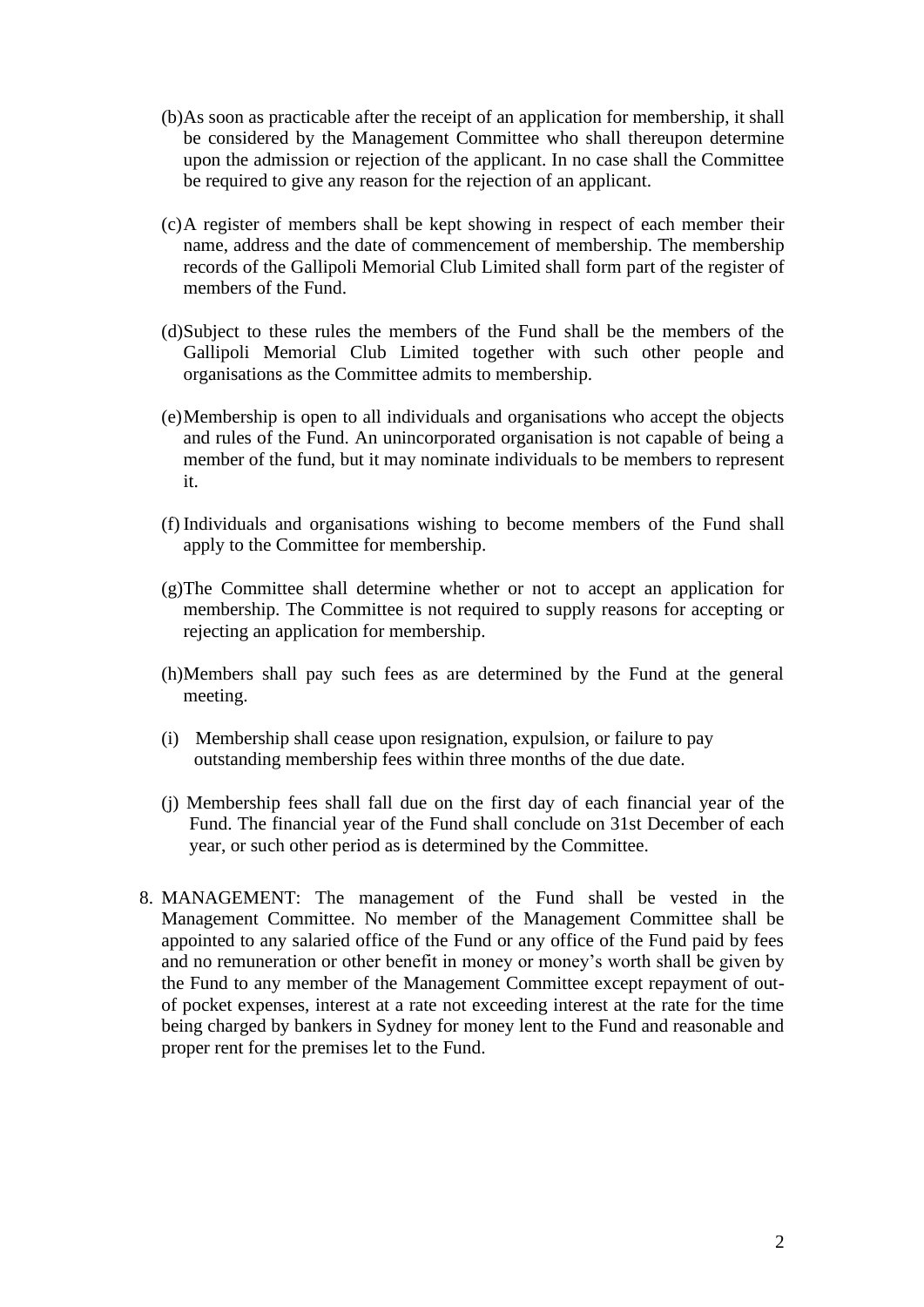## 9. OFFICE BEARERS:

- (a)The Management Committee shall, subject to this clause 9, consist of the Board of Directors of the Gallipoli Memorial Club Limited.
- (b)The office bearers shall consist of a President, two Vice Presidents, Treasurer and Secretary Manager, who shall, subject to this clause 9, be the President, Vice Presidents, Secretary Manager and Treasurer of the Gallipoli Memorial Club Limited.
- (c)the members of the Fund may by resolution being passed by two-thirds majority of members present at a properly constituted general meeting, elect persons to the management committee, or to an office of the management committee, other than as provided in clauses 9(a) and (b) above. Such general meeting may be either a general meeting specially called for the purpose of an annual general meeting for which 14 days prior notice of the proposed resolution has been given to the Secretary Manager.
- (d)Any casual vacancy occurring amongst the office bearers may be filled by the Management Committee and the person so appointed to fill such vacancy shall hold office for the unexpired term of the member so replaced.
- (e)the term of office of a member of the Management Committee shall be until the next annual general meeting occurring after his appointment. There is no bar to a person being reappointed to the Management Committee or to an office of the Management Committee.

# 10. PUBLIC OFFICER:

- (a)The Management Committee shall ensure that a person is appointed as Public **Officer**
- (b)The first Public Officer shall be the person who completed the application for incorporation of the Fund.
- (c)The Management Committee may at any time remove the Public Officer and appoint a new Public Officer provided the person appointed is 18 years of age or older and a resident of New South Wales.
- (d)The Public Officer shall be deemed to have vacated his position in the following circumstances;

i) death ii) resignation iii)removal by the Management Committee or at a general meeting iv)bankruptcy or financial insolvency v) mental illness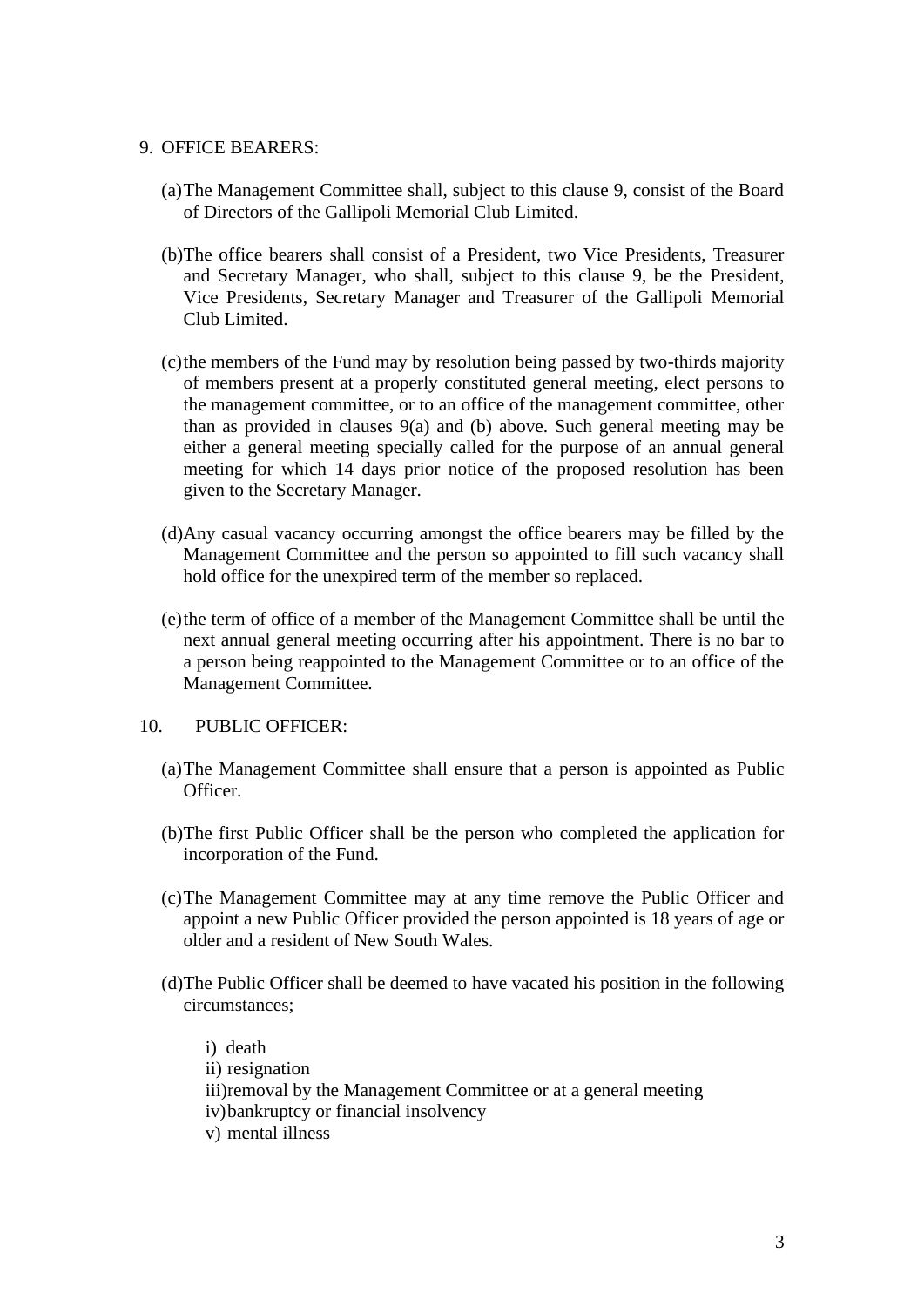- (e)When a vacancy occurs in the position of Public Officer the Management Committee shall within fourteen days notify the Corporate Affairs Commission by the prescribed form and appoint a new Public Officer.
- (f) The Public Officer is required to notify the Department of Business and Consumer Affairs by the prescribed form in the following circumstances;
	- i) appointment (within fourteen days)
	- ii) a change of residential address (within fourteen days)
	- iii)a change in the Fund's objects or rules (within one month)
	- iv)a change in the membership of the Management Committee (within fourteen days)
	- v) a change in the Fund's financial affairs (within one month after the Annual General Meeting)
	- vi)a change in the Fund's name (within one month)
- (g)The Public Officer may be an office bearer, committee member, or any other person regarded as suitable for the position by the Management Committee.
- (h)The Public Officer and the Treasurer shall be responsible for keeping the accounts of the Fund. The public officer will seek to ensure that the accounts are always in compliance with Section 5(1) (c) of the Charitable Collections Act.

# 11. MISCELLANEOUS:

- (a)The Fund shall effect and maintain insurance as is required under the Associations Incorporation Act, 1984 together with any other insurance which may be required by law or regarded as necessary by the Fund.
- (b)The funds of the Fund shall be derived from the fees of members, donations, grants and such other sources as may be approved by the Management Committee from time to time. The Management Committee will set the membership fee for the Fund at each Annual General Meeting and, in the case of members of the Gallipoli Memorial Club Limited, there shall be no membership fee required. The membership fee which is to apply prior to the first annual general meeting of the Fund shall be \$10.00.
- (c)The Common Seal of the fund shall be kept in the custody of the Secretary Manager and shall only be affixed to a document with the approval of the management Committee. The Stamping of the Common Seal shall be witnessed by the signatures of two members of the Management Committee.

(d)Surplus Property

(I) At the first general meeting of the Fund, the Fund shall pass a special resolution nominating a charity registered under the Charitable Collections Act, 1934, or exempted from registration by or under that Act, in which is to vest its surplus property pursuant to Section 53(2) of the Act in the event of the winding up or the cancellation of the incorporation of the Fund.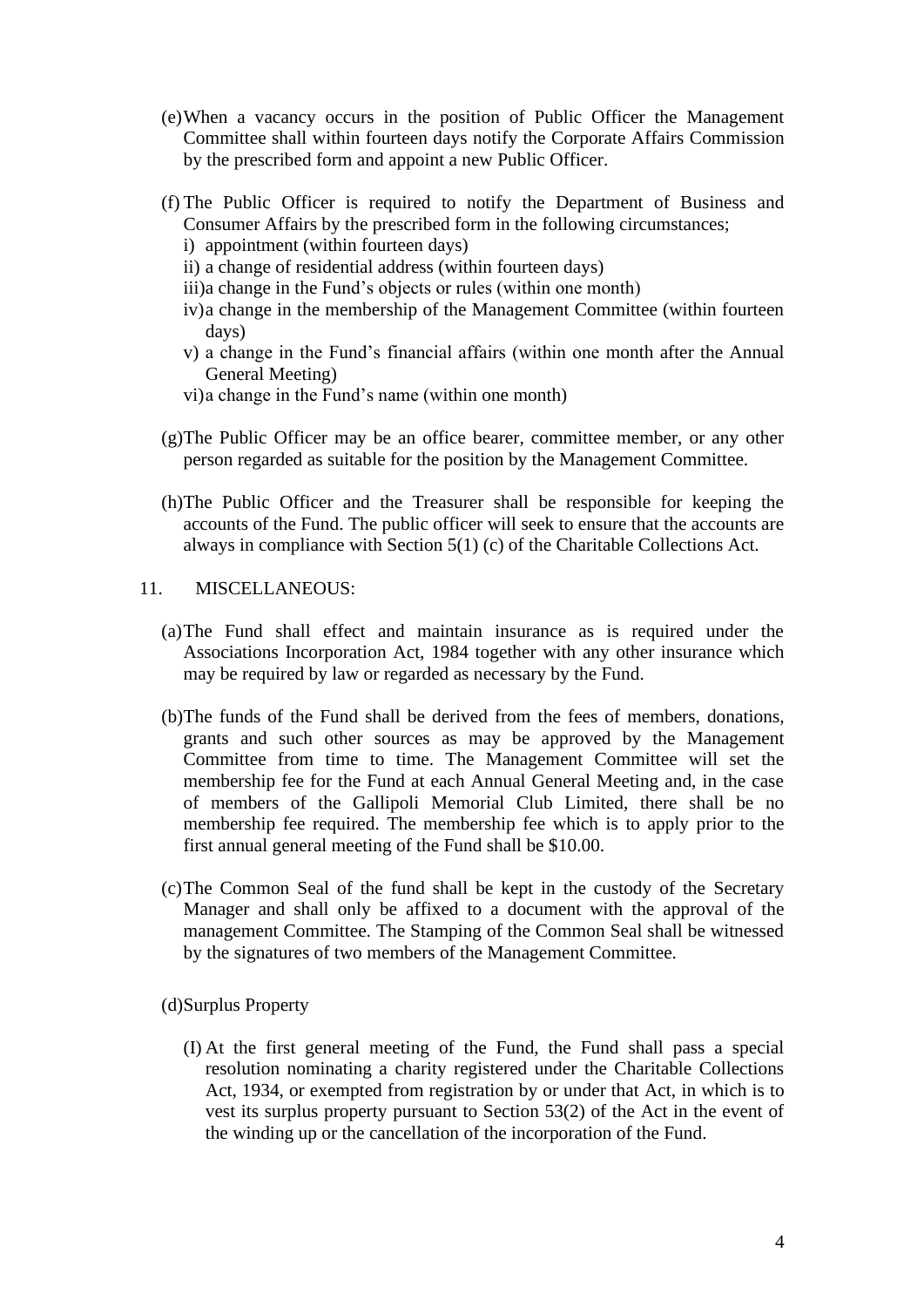- ii) The charity so nominated shall be one which fulfils the requirements specified in Section 53(2)(a)-(c) of the Act.
- iii)Upon dissolution, all income and assets on hand after payments of all liabilities will be transferred to an institutional fund which also satisfies the requirements of Sub-section 78(1) of the Taxation Act.
- (e)Service of documents on the Fund is effected by serving them on the Public Officer or by serving them personally on two members of the Management Committee.
- (f) Notices sent by post shall be deemed to have been received two days after the date of posting.
- (g)The income and property of the Fund shall be used only for promotion of the objects of the Fund and shall not be paid or transferred to members by way of dividend, bonus or profit.
- 12.FINANCIAL YEAR: The financial year shall conclude on the last day of December of each year.
- 13.ANNUAL GENERAL MEETING: The annual general meeting of the Fund shall be held on the same day and at about the same time and at the same place as the annual general meeting of the Gallipoli Memorial Club Limited. The annual report and audited financial statements of the Fund shall be presented at the annual general meeting.
- 14.SPECIAL GENERAL MEETINGS: Any two members of the Management Committee may at any time convene a Special General Meeting of the Fund. Special General Meetings shall also be convened by the Public Officer upon the written request of not less than five per centum in number of the members of the fund and shall be held within a period of one month from the date of receipt of the request by the Secretary Manager.

# 15.QUORUM:

- (a). A quorum for a meeting of members of the Fund shall consist of 'ten' in lieu thereof. If a quorum is not present within half an hour of the time set down for a meeting to commence, then the meeting shall be adjourned to either the same time and place seven days later or to a place and a time within one month of the date of such meeting as determined by the Chairman of the meeting. If at such adjourned meeting a quorum be not present, then those members attending shall be deemed to be a quorum.
- (b). A quorum for a meeting of the Management Committee shall be three members of the Committee.
- 16.PROCEEDINGS OF THE MANAGEMENT COMMITTEE:
	- (a)The Management Committee may meet together for the despatch of business, adjourn and otherwise appoint and regulate its meetings as it thinks fit. The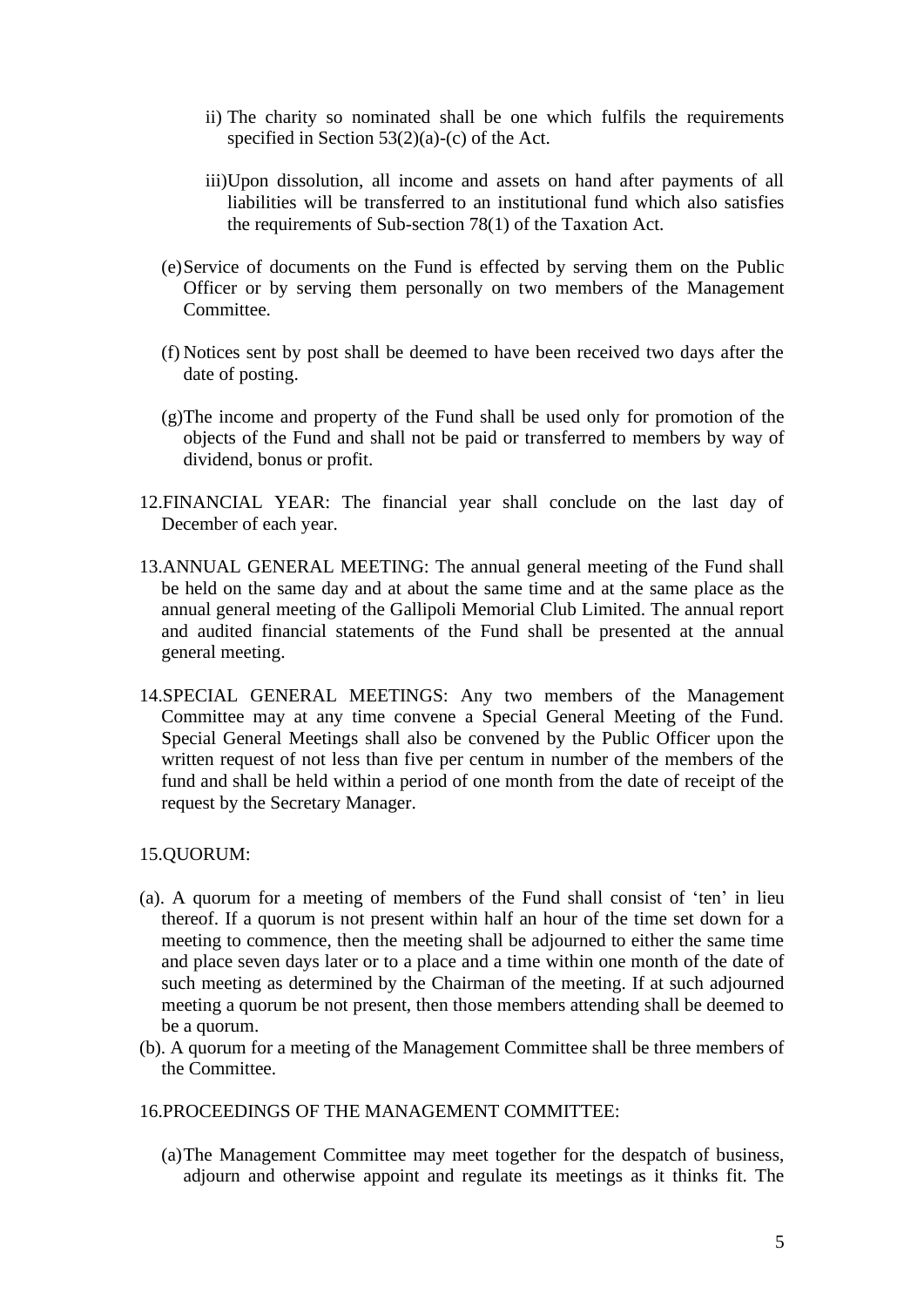President may at any time and the Secretary Manager of the requisition of any two members of the Committee shall summon a meeting of the Committee.

- (b)Questions arising at any meeting of the Committee shall be decided by a majority of votes of those present and a determination by a majority of the members of the Committee present shall for all purposes be a determination of the committee. In case of an equality of votes the Chairman of the meeting shall have a second or casting vote.
- (c)The continuing members of the Committee may act notwithstanding any vacancy in the Committee, but if and so long as their number is reduced below the number fixed by or pursuant to these Rules as the necessary quorum, the continuing member of members may act for the purposes of increasing the number of members of the Committee from amongst the members, which they are hereby empowered to do, or of summoning a general meeting of the Fund, but for no other purpose.
- 17. VACATION OF OFFICE: The office of a member of the Management Committee shall become vacant:
	- (a)Upon his decease
	- (b)If he becomes bankrupt or makes an arrangement or composition with his creditors generally.
	- (c)If he becomes mentally ill or a person whose person or estate is liable to be dealt with in any way under the law relating to mental health.
	- (d)If he resigns his office by notice in writing to the fund.
	- (e)If he is absent for more than six months without leave of the Committee from meetings of the Committee held during that period.
	- (f) If he ceases to be a member of the organisation.
	- (g)Upon a resolution being passed by two-thirds majority of members present at a properly constituted general meeting specially called for the purpose, to remove him from office.

#### 18. SPECIAL RESOLUTIONS:

- a) A special resolution must be passed by a general meeting of the Association to effect the following changes:
	- i) a change of the Fund's name;
	- ii) a change of the Fund's rules;

iii)a change of the Fund's objects;

- iv)an amalgamation with another Incorporated Association;
- v) to voluntarily wind up the Fund and distribute its property;
- vi)to apply for registration as a company or a Co-operative.
- b) A special resolution shall be passed in the following manner:
	- i) a notice must be sent to all members advising that a general meeting is to be held to consider a special resolution;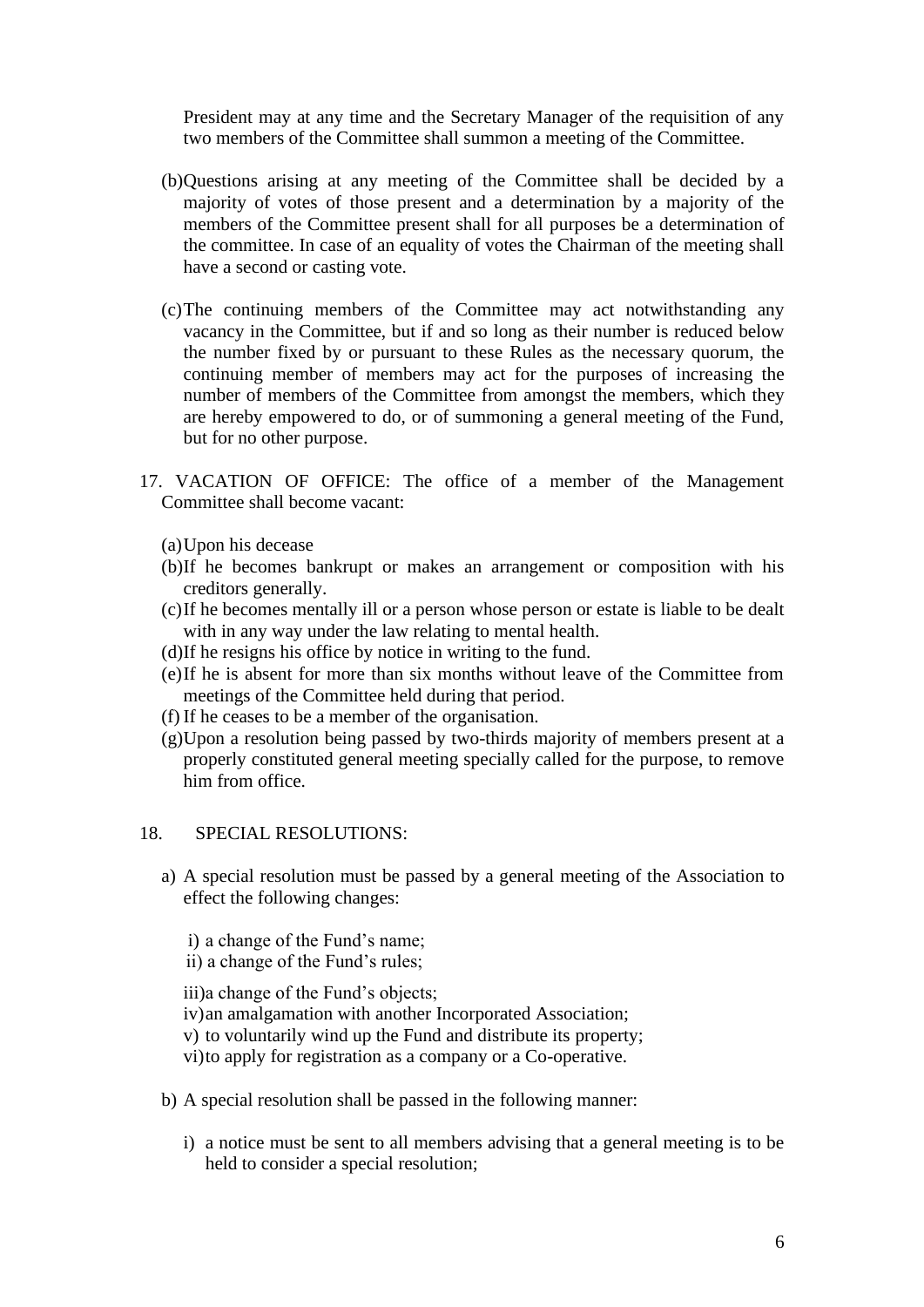ii) the notice must give details of the proposed special resolution and give at least 21 days' notice of the meeting;

iii)a quorum must be present at the meeting;

iv)at least three-quarters of those present must vote in favour of the resolution.

## 19. PROCEEDINGS AT GENERAL MEETINGS:

- (a)The President shall preside as Chairman at every general meeting of the Fund, but if he is not present within fifteen minutes after the time appointed for the holding of the meeting or is unwilling to act then the members present shall elect one of their number to be chairman of the meeting, a simple majority sufficing.
- (b)The Chairman may, with the consent of any meeting at which a quorum is present (and shall if so directed by the meeting), adjourn the meeting from time to time and from place to place but no business shall be transacted at any adjourned meeting other than the business left unfinished at the meeting from which the adjournment took place. When a meeting is adjourned for thirty days or more notice of the adjourned meeting shall be given as in the case of an original meeting. Save as aforesaid it shall not be necessary to give any notice of an adjournment or of the business to be transacted at an adjourned meeting.
- (c)At any general meeting a resolution put to the vote of a meeting shall be decided on a show of hands unless a poll is (before or on the declaration of the result of the show of hands) demanded by the Chairman or by at least three members present. Unless a poll is so demanded a declaration by the Chairman that a resolution has on a show of hands been carried or carried unanimously, or by a particular majority, or loss, an entry to that effect in the book containing the minutes of the proceedings of the fund shall each be a final determination of the resolution.
- (d)If a poll is duly demanded it shall be taken in such manner and either at once or after an interval or adjournment or otherwise as the Chairman directs and the result of the poll shall be the resolution of the meeting at which the poll was demanded but a poll demanded on the election of a Chairman or on a question of adjournment shall be taken forthwith.
- (e)In the case of an equality of votes, whether on a show of hands or on a poll, the chairman of the meeting at which the show of hands takes place or at which a poll is demanded shall be entitled to a second or casting vote.
- (f) Each member present and voting at a general meeting of the Fund shall have one vote. Members are not entitled to vote by proxy at general meetings.
- 20.NOTICE OF MEETINGS: The Secretary Manager or Public Officer shall give at least seven days notice in writing of all general meetings to the members of the Fund specifying the place, the day and the hour of meeting and the general nature of the business to be dealt with at the meeting.

<sup>21.</sup>FUNDS: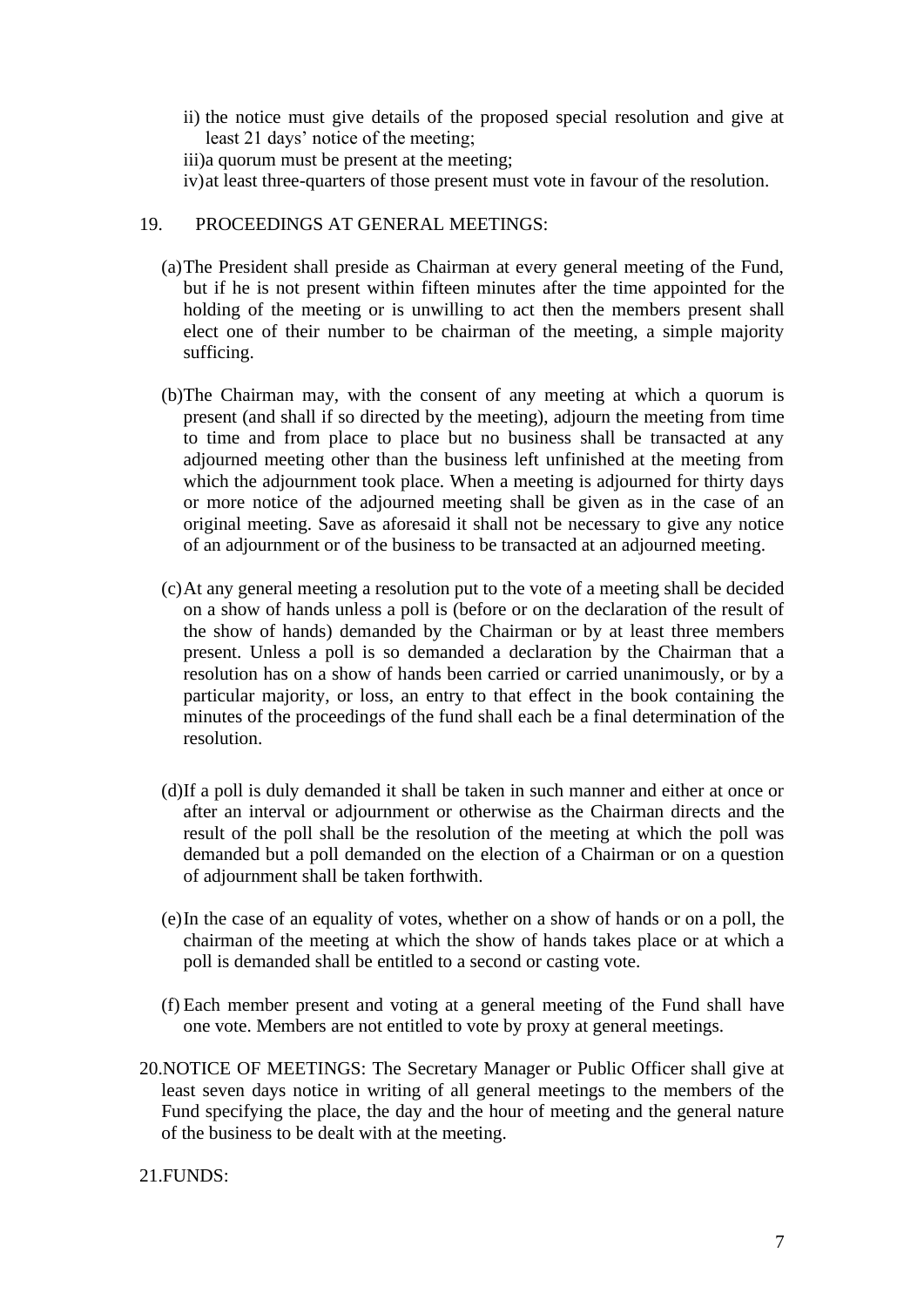- (a)All monies received by the Fund shall be deposited intact at the earliest possible date to the credit of the Fund's bank account. Receipts for monies received shall also be issued promptly.
- (b)All payments in excess of \$50 made by the Fund shall be paid by cheque signed by at least two persons so authorised by the Management Committee.
- (c)The Treasurer shall ensure that correct books and accounts are kept showing the financial affairs of the Fund. These records shall be available at the Fund's registered office during office hours.
- 22.AUTHORISATION OF ACCOUNTS: All accounts shall be presented to and passed for payment at a Management Committee Meeting and full details of all such approvals shall be entered in the Minute Book.

23.AUDIT:

- (a)The auditor or auditors shall be elected at the Annual General Meeting. They shall examine all accounts, vouchers, receipts, books, etc, and furnish a report thereon to the members at the Annual Meeting. Audits shall be conducted at regular intervals of not more than twelve months.
- (b)An auditor shall not be a member or closely related to a member of the Management Committee.

(c) Subject to paragraph (d) hereof notice of the intention to nominate an auditor to replace the current auditor shall be given to the Secretary Manager at least twenty-one days before the Annual General Meeting. The Secretary Manager shall send a copy of the nomination to the current auditor at least seven days before the Annual General Meeting. The current auditor shall be entitled to attend the Annual General Meeting.

- (d)Where the current auditor submits his resignation, or notifies the Secretary Manager of his intention not to seek re-election as auditor, paragraph (c) hereof shall not apply.
- 23.MINUTES: The Management Committee shall cause minutes to be made
	- (a)of all appointments of office bearers and members of the Committee;
	- (b)of the names of members of the Committee present at all meetings of the Fund and of the Committee; and
	- (c) of all proceedings at all meetings of the Fund and of the Committee.

Such meetings shall be signed by the Chairman of the meetings at which the proceedings were held or by the Chairman of the next succeeding meeting.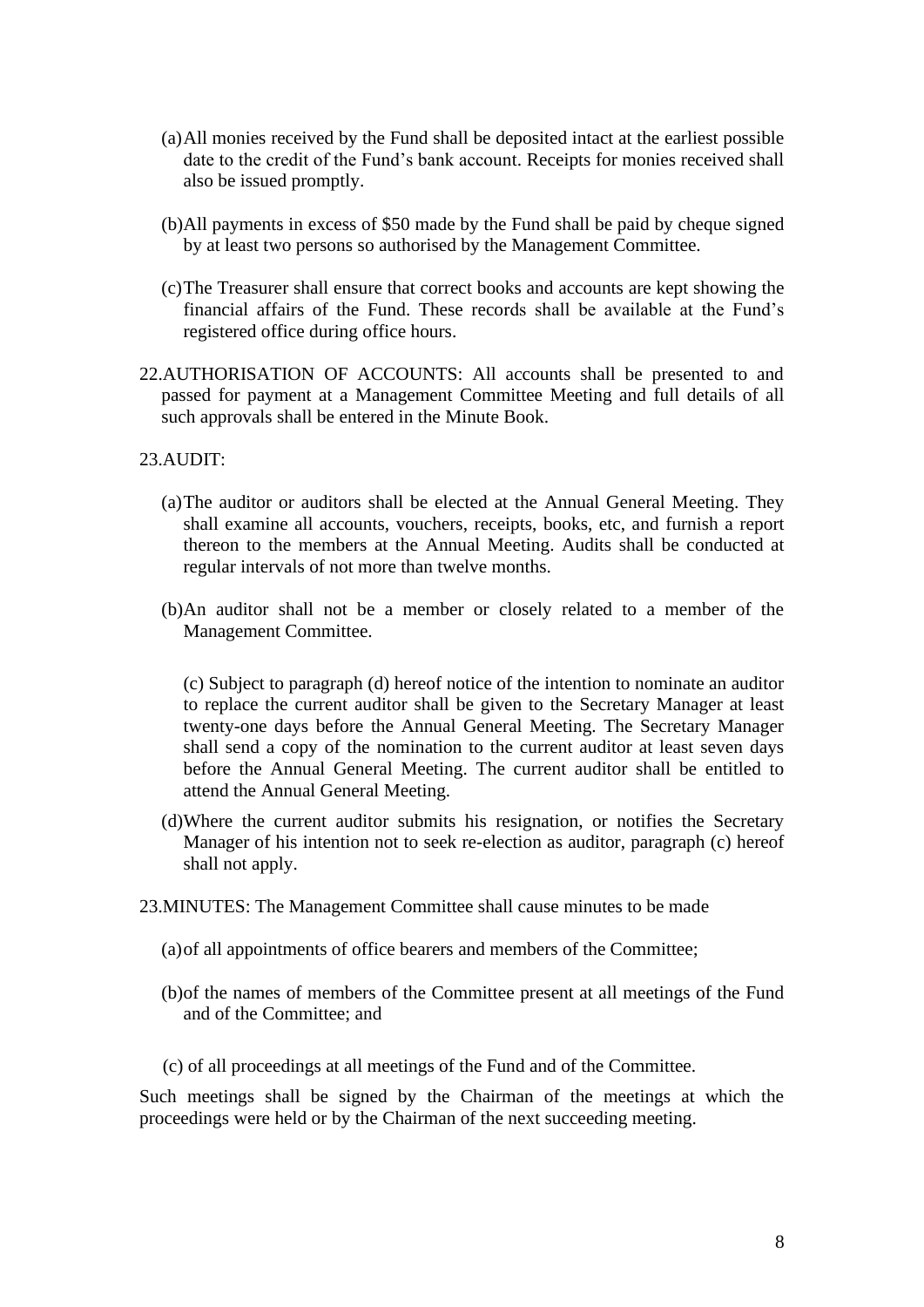- 24.EXPULSION OF MEMBERS: A member may be expelled from membership of the Fund by the Management Committee, if in the opinion of such Committee, after affording such member an opportunity of offering the Committee an explanation of his conduct either verbally or in writing as the Committee may decide, the conduct of the member is such as to be detrimental to the best interests of the Fund, provided that
	- (a)Such expulsion shall not be effective unless it is confirmed by a majority of members present at a Special General Meeting of members convened to consider the expulsion.
	- (b)Such Special General Meeting is held within a period of one month from the date of the decision of the Management Committee to expel the member.

(c) At such Special General Meeting the member whose expulsion is under consideration shall be allowed to offer an explanation of his conduct verbally or in writing at the option of such member.

- (d)The voting of such Special General Meeting shall be by ballot if not less than five members present thereat shall so demand.
- (e)It shall be in the power of the Committee to exclude such member from participation in the affairs of the Fund until such Special General Meeting shall be held.

## 25.DISSOLUTION:

- (a)The Fund shall be dissolved in the event of membership less than 300 persons or upon the vote of a three-fourths majority of members present at a Special General Meeting convened to consider such question.
- (b)Upon a resolution being passed in accordance with paragraph (a) of this rule, all assets and funds of the Fund on hand shall be dealt with as set out in rule 11(d).
- 26. AMENDMENT OF RULES: These rules may be amended by a resolution passed by a three-quarters majority of members present at any Annual General Meeting at which notice of the proposed amendment shall have been given or at a Special General Meeting convened for such purpose. Provided that the Minister of the Crown for the time being administering the Charitable Collections Act, 1934, shall be notified of the amendment and such amendment shall not be effective unless the Minister has signified his approval to such amendment being made. If a special resolution is to be passed at the general meeting, then 21 days notice is required to be given.
- 27.A notice may be given to any member either personally or by sending it by post to him at his address registered with the Fund or if he has no registered address to the place of abode of the member last known to the Management Committee. Where a notice is sent by post, service of the notice shall be deemed to be effected by properly addressing, prepaying and posting a letter or an envelope containing the